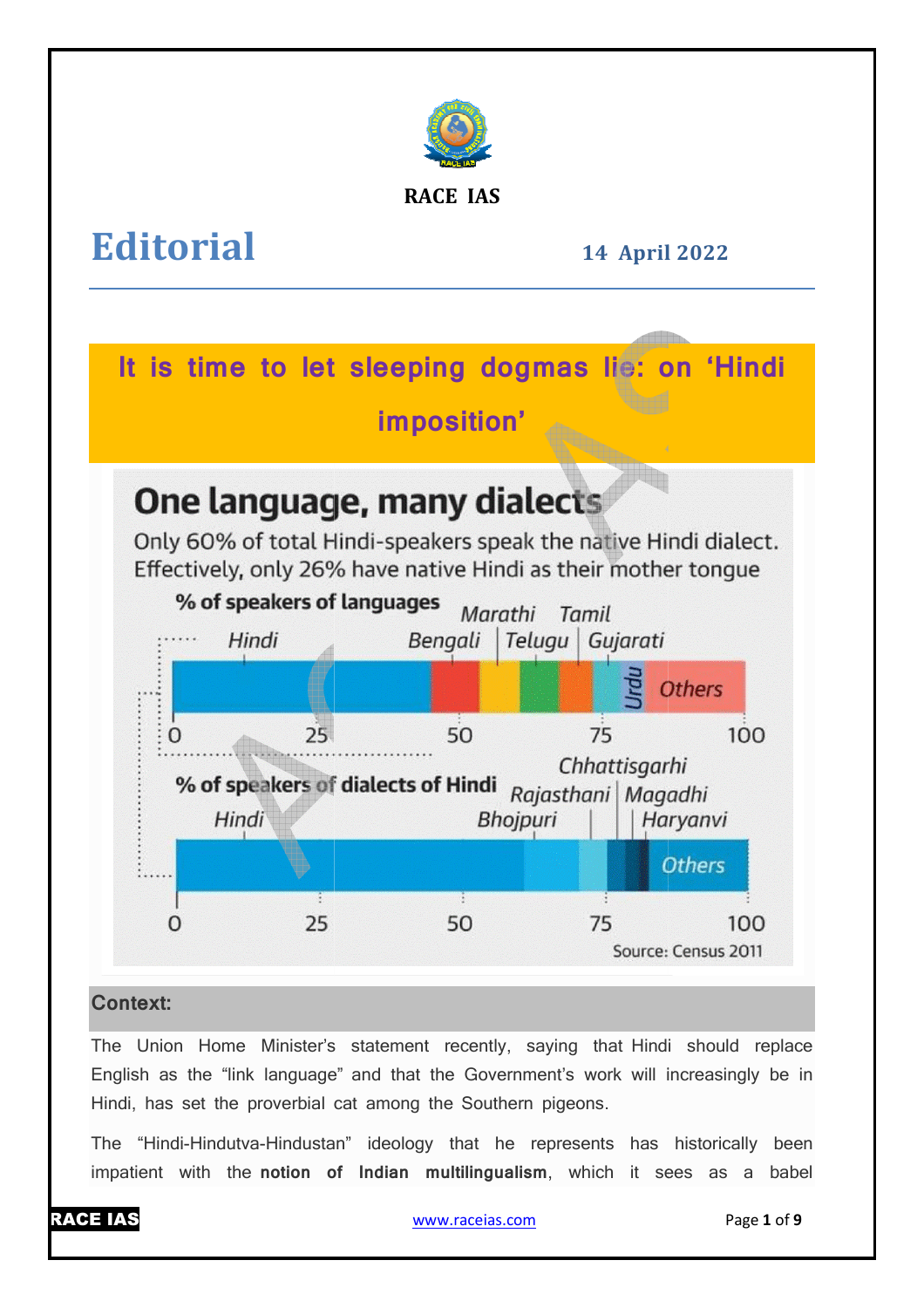undermining national unity rather than the proud showcase of diversity that our constitutional nationalism celebrates.

#### **Recent Parliamentary Official Language Committee:**

Union Home and Cooperation Minister presided over the 37th meeting of the Parliamentary Official Language Committee in New Delhi.

The union Home Minister unanimously approved the sending of the 11th Volume of the Committee Report to the President of India.

Union Home Ministry emphasized on three main points:

- 1. For implementation of the recommendations made from the first to the 11th Volume of the Committee's report, a meeting should be held in July in which the Secretary of Official Language should inform members about the implementation of the Volume wise report.
- 2. To give elementary knowledge of Hindi to students up to 9th class and to pay more attention to Hindi teaching examinations.
- 3. Union Home Minister suggested to republish the Hindi dictionary by revising it.

A

**TALL** 

#### **Constitutional Provisions:**

**Official Language of India:**

**Article 343(1) –** The official language of the Union shall be Hindi in Devanagari script. The form of numerals to be used for the official purposes of the Union shall be the international form of Indian numerals.

**Article 343(2) –** provides that English shall also be continued to be used in official work of the Union for a period of 15 years from the date of commencement of the constitution, i.e., up to the 25th of January 1965.

Again, **Article 343(3)** made provisions for the **continuation of English from 26th January 1965** by empowering the parliament to make laws to that effect.

Accordingly, Parliament passed **The Official Languages Act, 1963** to provide for the languages which may be used for the official purposes of the Union, for transaction of business in Parliament, for Central and State Acts and for certain purposes in High Courts.

**Article. 350A** – Facilities for instruction in mother-tongue at primary stage —

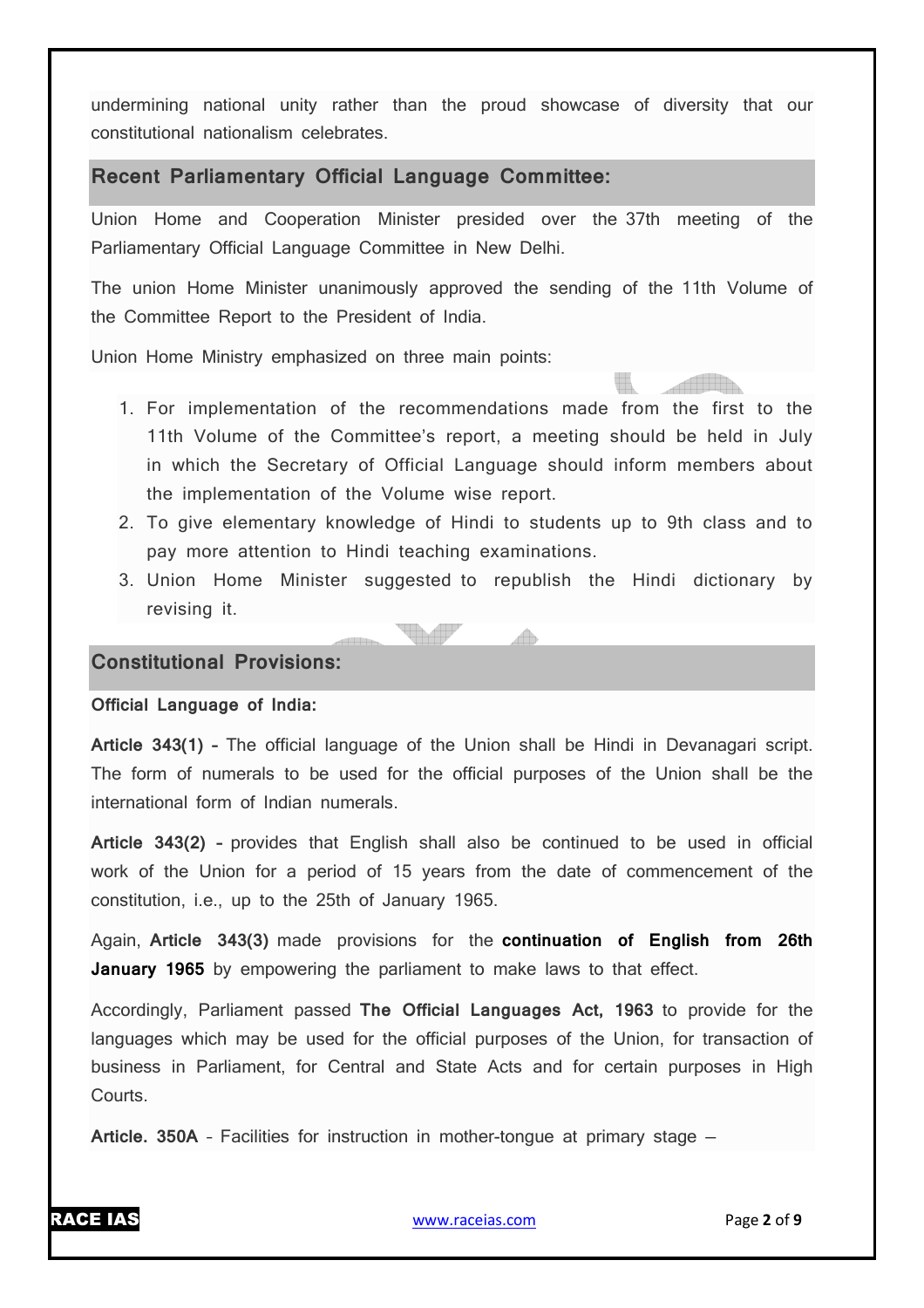- 1. It shall be the endeavor of every State and of every local authority within the State to provide adequate facilities for instruction in the mothertongue at the primary stage of education to children belonging to linguistic minority groups; and
- 2. The President may issue such directions to any State as he considers necessary or proper for securing the provision of such facilities.

This provision was incorporated by the **Constitution (Seventh Amendment) Act, 1956** based on the recommendations of States Reorganisation Commission which was headed by Retired Justice Fazal Ali.

**Article. 351** – **Directive for development of the Hindi language** — It shall be the duty of the Union **to promote the spread of the Hindi language**, to develop it so that it may **serve as a medium of expression for all the elements** of the composite culture of India and **to secure its enrichment** by assimilating without interfering with its genius, the forms, style and expressions used in Hindustani and in the other languages of India **specified in the Eighth Schedule**, and by drawing, wherever necessary or desirable, for its vocabulary, primarily on Sanskrit and secondarily on other languages.

#### **Worldwide Promotion for the Hindi Language:**

- 1. In 2018, the Indian Prime Minister became the first head of government to address the World Economic Forum in a national language other than English.
- 2. The Government of India in collaboration with the Government of Mauritius has set up the World Hindi Secretariat in Port Louis, Mauritius for promotion and propagation of Hindi globally.
- 3. Indian Government's effort led to the creation of Hindi Twitter account of the UN in 2018.
- 4. The first **World Hindi Conference** was organized in Nagpur on January 10, 1975. To commemorate the occasion, the government of India since 2006 is celebrating 10th January as World Hindi Day.
- 5. The then Minister of External Affairs Atal Bihari Vajpayee was first to give a speech in Hindi at the United Nations in 1977.

#### **Part of 'Hindi promotion':**

Central government is only the latest salvo of several efforts by the Modi government to promote Hindi.

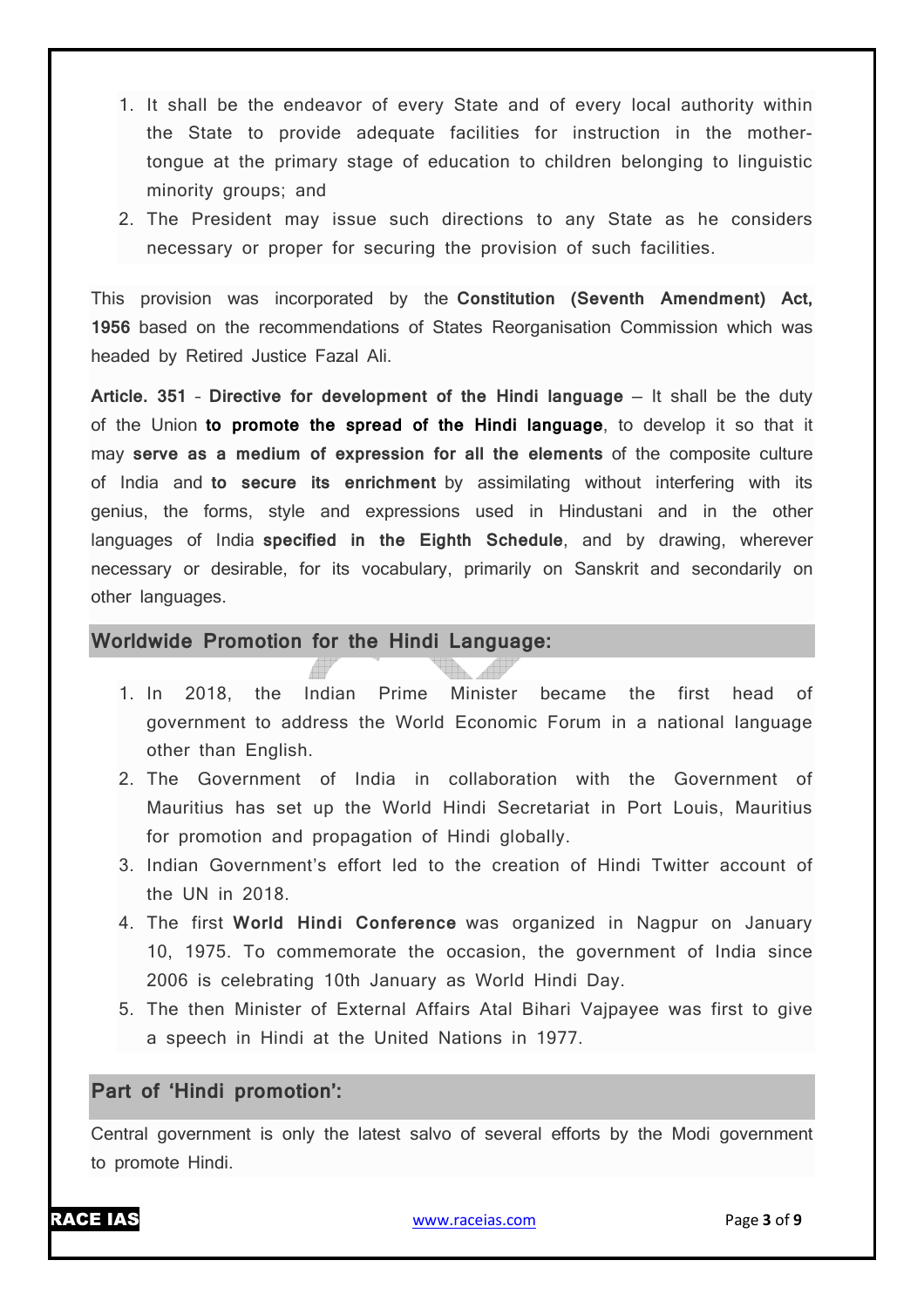These include:

- 1. The **imposition of Hindi names** on Central government programmes and schemes (Swachh Bharat Abhiyan, Pradhan Mantri Fasal Bima Yojana, and the like) instead of translations or 'neutral' English labels;
- 2. A '**parliamentary committee's proposal** to make the use of Hindi mandatory for MPs and Union Ministers;
- 3. **Making Hindi a compulsory subject** for Central Board of Secondary Education schools across the country;
- 4. Re-lettering milestones on national highways in Hindi instead of English'; the use of Hindi in airport announcements;
- 5. The Central government issuing media advertisements in Hindi, and launching **'promotional campaigns exclusively in the Hindi script'**, even when the words used may be from different Indian languages; and
- 6. The practice of renaming well-known occasions or festivities only in Hindi or Sanskrit, such as **Teacher's Day as Guru Purnima.**

The latest controversy has revealed **two essential truths about our country.**

The first is that, whatever the Hindi chauvinists might say, we do not have one "national language" in India, but several.

The second is that zealots have an unfortunate tendency to provoke a battle they will lose — at a time when they were quietly winning the war.

#### **Other side of arguments: It is about efficiency:**

- 1. The Government's requirement that Hindi be privileged in official work actually militates against the interests of efficiency.
- 2. Obliging a Keralite bureaucrat in Delhi to read and write file notations in Hindi to be submitted to a superior officer from Odisha makes no sense, since neither man would be using a language with which he is at ease.
- 3. Obliging both to digest a complex argument by a U.P.-ite subordinate writing in his mother tongue is unfair to both.
- 4. Both may write atrocious English, for that matter, but it is the language in which they are equal, and it serves to get the work done.
- 5. **Language is a vehicle, not a destination**. In government, it is a means, not an end. The Hindi-wallahs fail to appreciate that, since promoting Hindi, for them, is an end in itself.

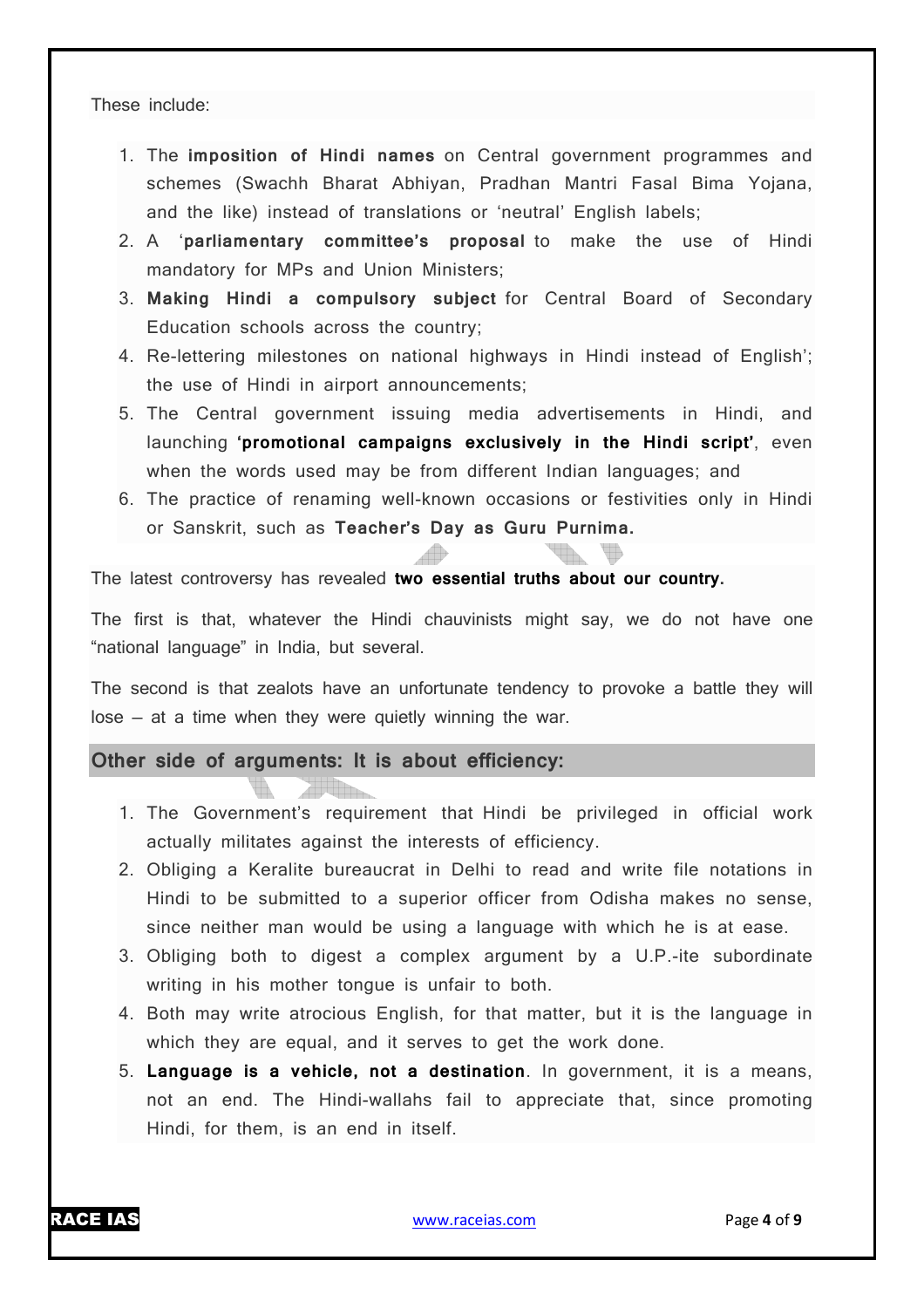- 6. In the five decades since the **promulgation of the 'three-language formula'**, implementation has largely failed across the country, for two divergent reasons.
- 7. At an ideological level, in States such as Tamil Nadu, the question of being required to learn a northern language such as Hindi has always been contentious, with anti-Hindi agitations a recurring episode in the State since 1937.
- 8. In the northern States, there is simply no demand for learning a southern language, and so no northern State has seriously implemented the threelanguage formula.

**TALLANDER** 

#### **Conclusion:**

<u>Hin</u>

Imposition is rarely a good policy in a democracy. But the real fear is far more fundamental: that the advocacy of Hindi is merely the thin end of a more dangerous wedge — the ideological agenda of those in power who believe in a nationalism of 'one language, one religion, one nation'.

Imposition of Hindi was contested in many non-Hindi states, especially in the southern state of Tamil Nadu.

Violent protests broke out in southern India leading the then Prime Minister Jawaharlal Nehru, to **introduce the 'Official Languages Act' in 1963,** which assured the continuation of English along with Hindi as the official language of the Union of India.

This is anathema to those Indians who grew up and believe in a diverse, inclusive India whose languages are all equally authentic.

Given the linguistic diversity of India, there is no national language as all the states are free to decide their own official languages.

# **Achieving Universal Health Care**

The Covid-19 crisis has provided a good time to revive an issue that is, oddly, slow to come to life in India — **Universal Health Care (UHC).**

Universal Health Care is seen as a route to building **robust, responsive and efficient health systems** capable of **addressing growing inequalities** in healthcare demands along **with shielding populations from spiralling healthcare and medicine costs.**

### RACE IAS www.raceias.com Page **5** of **9**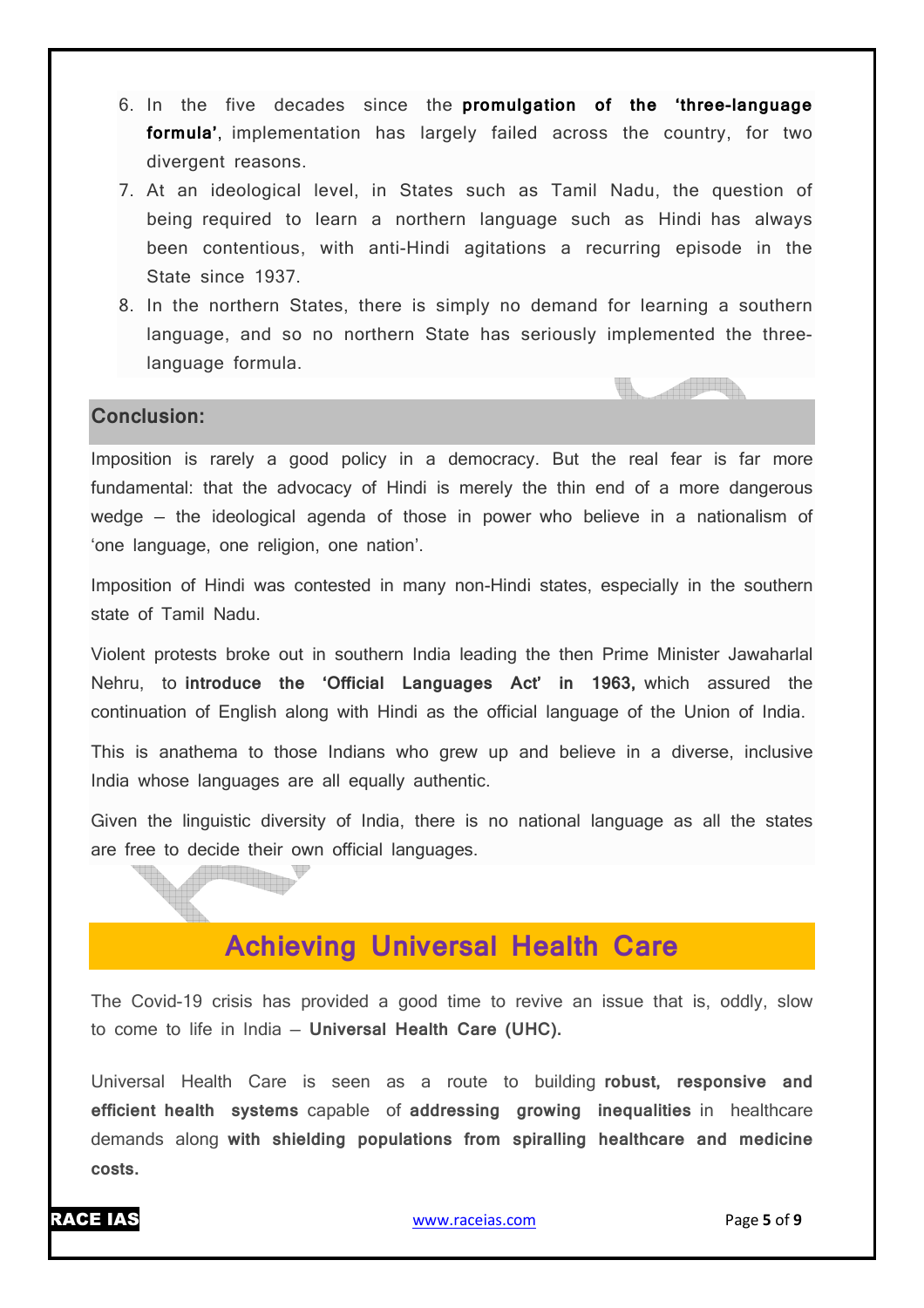# **What is Universal Health Care (UHC)?**

- The basic idea of UHC is that **no one should be deprived of quality health care for the lack of ability to pay**. UHC, in recent times, has become a **critical indicator for human equity, security and dignity.**
- UHC has become a well-accepted objective of public policy around the world. It has even been **largely realised in many countries,** not only the richer ones (except the US) but also a growing number of other countries such as Brazil, China, Sri Lanka and Thailand. **inseems**b.
- The time has come for India (or some Indian States at least) to take the plunge.

# **What are the Routes to Achieve UHC?**

- UHC typically relies on one or both of two basic approaches: **public service and social insurance.** In the first approach, **health care is provided as a free public service**, just like the services of a fire brigade or public library.
- The second approach (social insurance) allows **private as well as public provision of health care**, but the **costs are mostly borne by the social insurance fund(s), not the patient,**
	- o Quite different from a private insurance market, it is the one where **insurance is compulsory and universal**, financed mainly from **general taxation,** and run by a single non-profit agency in the public interest.

• The basic principle is that everyone should be covered and insurance should be **geared to the public interest rather than private profit.**

#### **What are the Challenges to UHC?**

- **Unavailability of Public Health Centres:** Even in a system based on social insurance, public service plays an essential role. The **absence of public health centres,** dedicated to primary health care and preventive work, create the **risks of patients rushing to expensive hospitals** every other day thus making the whole system wasteful and expensive.
- **Containing Costs:** Containing costs is a major challenge with social insurance, because patients and health-care providers have a joint interest in expensive care — getting better healthcare for one and earning for the other.

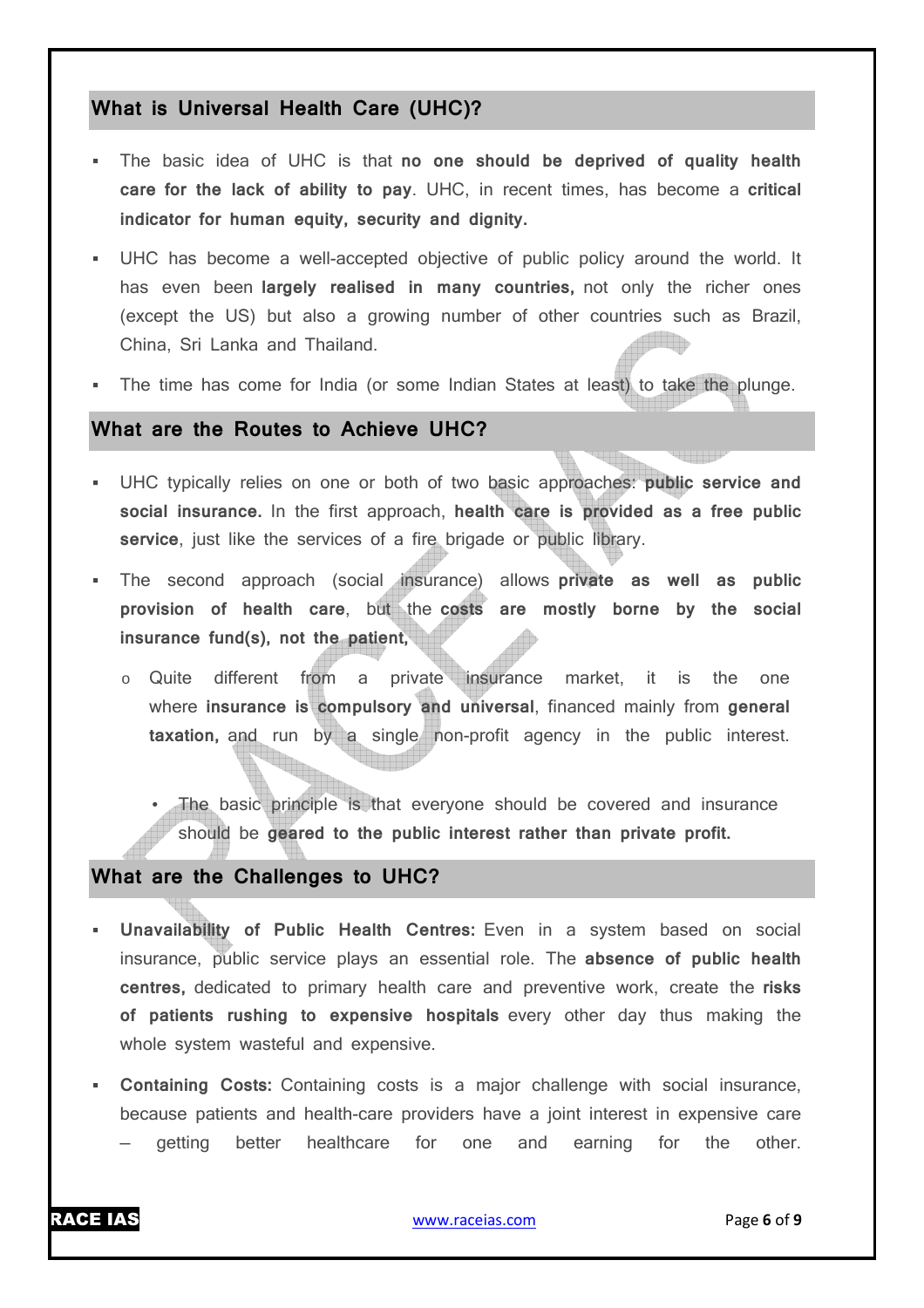- o A possible remedy is to make the patient bear part of the costs but that **conflicts with the principle of UHC.**
- o Recent evidence suggests that even **small co-payments often exclude many poor patients** from quality health care.
- **Identifying Services under UHC:** Another big challenge remains in identifying **what services are to be universally provided** to begin with and what **level of financial protection** is considered acceptable.
	- o Offering the same set of services to the entire population is **not economically feasible** and demands **huge resource mobilisation.**
- **Regulation of Private Sector:** Another challenge with social insurance is to regulate private health-care providers. A crucial distinction needs to be made between for-profit and nonprofit providers.
	- o Non-profit health-care providers have done great work around the world
	- o For-profit health care, however, is deeply problematic because of the **pervasive conflict between the profit motive and the well-being** of the patient.

### **What is the HOPS Framework and How will it Help Achieve UHC?**

- **About:** It is possible to envisage a framework for UHC that would build primarily on health care as a public service. The framework might be called **"Healthcare As An Optional Public Service" (HOPS).**
	- o Under HOPS, everyone would have a **legal right to receive free, quality health care** in a public institution if they wish. It would not prevent anyone from seeking health care from the private sector at their own expense.
	- o But the **public sector would guarantee decent health services** to everyone as a matter of right, free of cost.
- **Example:** Some Indian States are already doing so, such as in **Kerala and Tamil Nadu**, most illnesses can be satisfactorily treated in the public sector at little cost to the patient.
- **Significance:** If quality health care is available for free in the public sector, most patients will have **little reason to go to the private sector.**

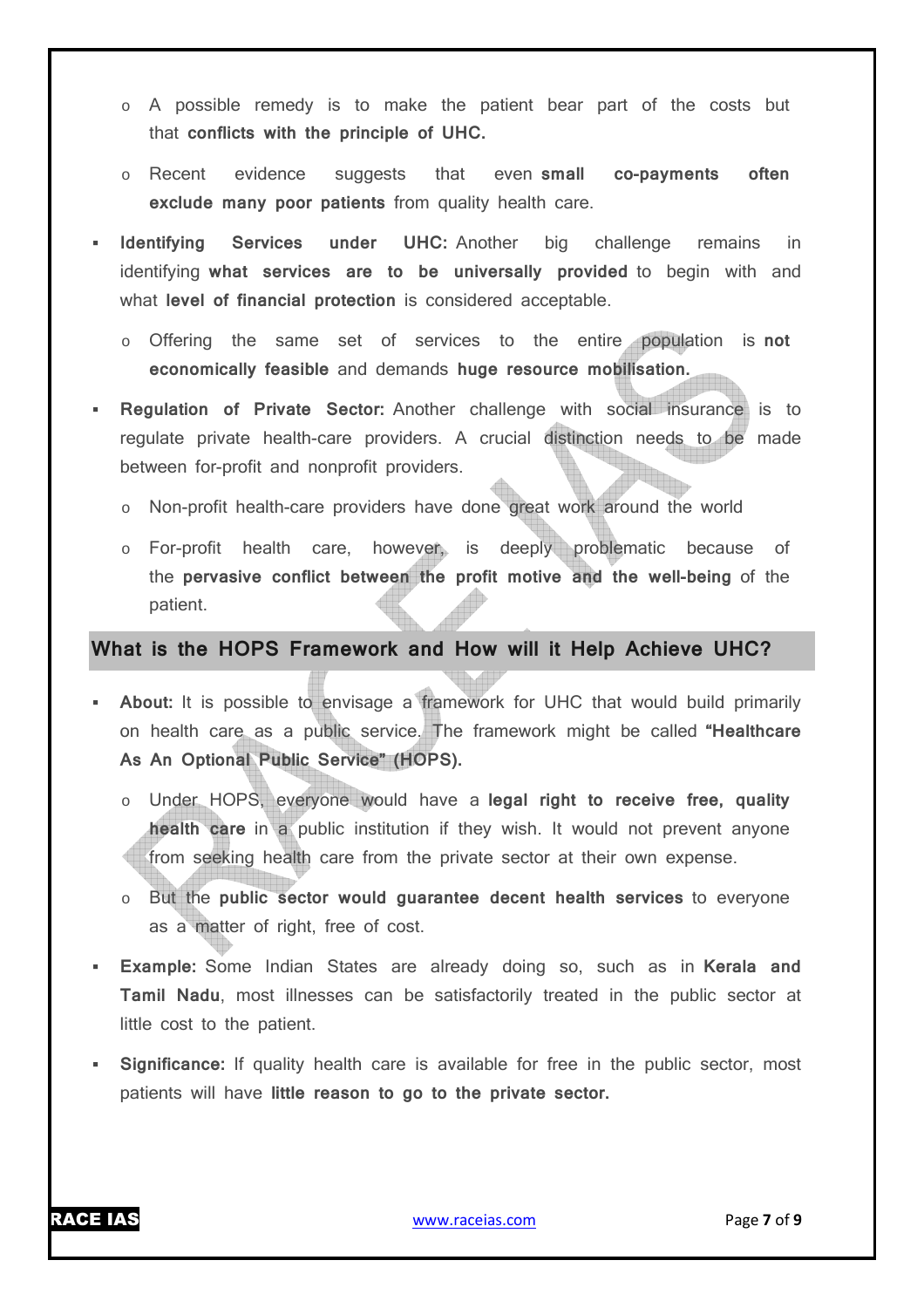- o Social insurance could also play a role in this framework by helping cover procedures that are not easily available in the public sector (e.g., high-end surgeries).
- o Although HOPS would not be as egalitarian as the national health insurance model initially, it would still be a **big step toward UHC.**
	- Moreover, it will **become more egalitarian over time**, as the public sector provides a growing range of health services.

#### **What can be the Way Forward?**

- **Vibrant Health System:** A vibrant health system shall include not only **good management and adequate resources** but also a **sound work culture and professional ethics.**
	- o A primary health centre can work wonders, but only if doctors and nurses are on the job and care for the patients.
- **Standards for UHC:** The main difficulty with the HOPS framework is to **specify the scope of the proposed health-care guarantee**, including quality standards. UHC does not mean unlimited health care: there are always limits to what can be quaranteed to everyone.
	- o HOPS shall **lay down certain health-care standards** along with a **credible method to revise these standards** over time. Some useful elements are already available, such as the **Indian Public Health Standards.**
- **State Specific Legislation on Health:** Tamil Nadu is well placed to make HOPS a reality under its **proposed Right to Health Bill**. The state is already successful in providing most health services in the public sector with good effect.
	- o A Right to Health Bill would be an invaluable **affirmation of the State's commitment to quality health care for all**; it would **empower patients and their families to demand quality services**, helping to improve the system further.
	- Tamil Nadu's initiative could be an **emulation for other states.**
- **Health Financing:** In order to achieve UHC, it is vital that governments intervene in their country's health financing system to support the poor and vulnerable.
	- o This requires establishing **compulsory publicly governed health financing systems** with a strong **role for the state in raising funds fairly**, pooling resources and purchasing services to meet population needs.